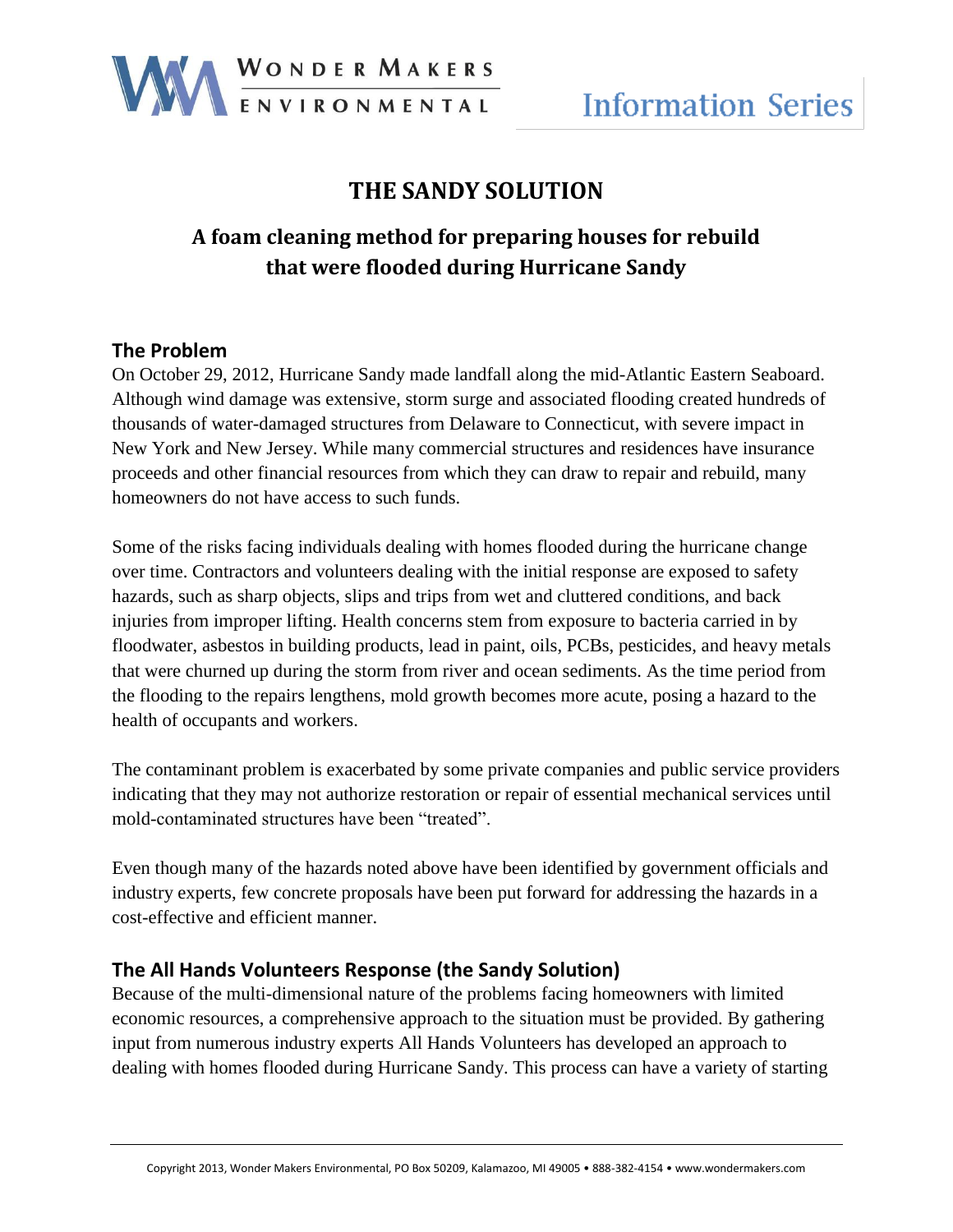and stopping points, depending on the specific building conditions and needs of the homeowner; but in its most comprehensive version the Sandy Solution includes:

- 1. Evaluation of the structure to determine conditions, applicability of services, and recommendations to homeowner.
- 2. Final agreement on level of service.
- 3. Isolation of non-impacted upper levels from lower level (if applicable).
- 4. Removal of wet porous materials (muck out) using proper personal protective equipment (PPE) for construction and contaminant hazards.
- 5. Gutting of damaged finish material, including plaster, wallboard, and sub-floors, as appropriate.
- 6. Renovation of electrical power panel to accommodate power distribution box for cleaning and drying.
- 7. Documentation of the initial level of contamination through moisture measurements and biological field test measurements.
- 8. Cleaning and mold treatment using a foam cleaning process (see below for details).
- 9. Drying of structural materials by reestablishing home heating and/or through supplemental drying.
- 10. Air washing of isolated upstairs areas for spore removal.
- 11. Documentation of final conditions in the structure through moisture measurements and biological field test measurements.
- 12. Coordination of rebuilding.

Although this approach involves specialized equipment, it is a combination of proven restoration techniques. While science driven, each step of the process is intuitive and, therefore, easily adaptable to a volunteer approach where workers bring varied skill sets to the project. The science component allows for pre- and post-measurements at critical phases of the Sandy Solution to ensure that work is accomplished effectively, as well as efficiently.

Since the safety and health of the workers and the occupants are of paramount concern, the Sandy Solution emphasizes proper work practices and the utilization of personal protective equipment appropriate for each specific task.

### **Details of the Foam Cleaning and Drying Aspects of the Sandy Solution**

Traditional mold remediation involves the removal of water-damaged/mold-contaminated porous materials. This is matched with detailed cleaning of semi-porous and non-porous items through a labor intensive process known in the industry as the "HEPA sandwich". This traditional cleaning method includes an initial thorough cleaning with a high-efficiency particulate air (HEPA) vacuum, damp wiping or wet cleaning, and a second round of HEPA vacuuming.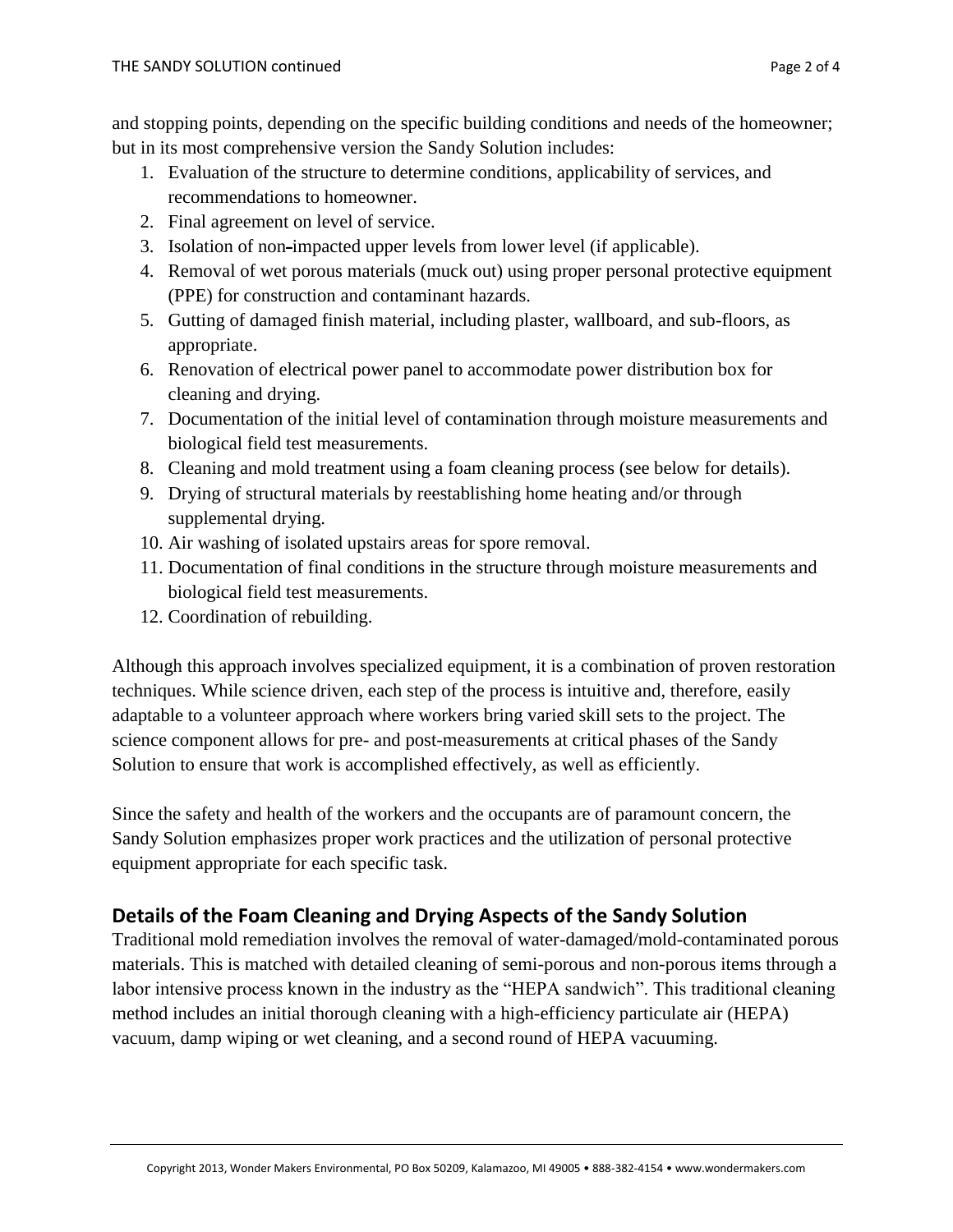Although this traditional approach to mold remediation has been shown to be very effective, there is strong evidence that a revised cleaning process is necessary to address the potential contaminant hazards beyond mold and bacteria. Flood waters that carry chemicals, heavy metals, and other dangerous materials into buildings can drive those contaminants into porous and semiporous building components through capillary action. Surface treatments like vacuuming and damp wiping, which do not reverse this capillary action, leave a significant amount of flood residue in the structure. A foam cleaning system addresses many of these concerns because the lather consistency of the cleaning product not only increases dwell time for the anti-microbial agents, it also works to extract the contaminants from the surface of the semi-porous structural members.

The foam cleaning process has a number of explicit steps:

- A. Testing of representative surfaces for moisture content using a moisture meter and biological contamination levels using a Bio-Reveal ATP tester.
- B. Preparation of the structure for foam cleaning by removal of rubble left from gutting, including wall cavity insulation, nails/screws, and small debris.
- C. If there is a crawlspace, it is recommended that the sub-floor be removed so that the crawlspace can also be properly prepared by removal of rubble.
- D. Worker preparation through the donning of splash resistant suits, respiratory protection, face shields, and rubber gloves.
- E. Preparation of the cleaning equipment by properly mixing concentrates and adjusting settings on the foamer and power wash equipment.
- F. Application of cleaning foam to all exposed surfaces with appropriate dwell time (3-5 minutes).
- G. Agitation of the foamed surfaces with scrub brushes for semi-porous structural materials and members, and soft brushes or wiping for finished surfaces.
- H. Removal of cleaning chemicals and debris using a power washer with a low volume setting for structural members and squeegee/wiping for finish materials.
- I. Removal of excess water using a wet/dry HEPA vacuum.
- J. Installation of plastic barrier on the soil of the crawlspace, if applicable.
- K. Drying of the structure to FEMA recommended levels (15% moisture measured in wooden studs) utilizing a combination of home heating system, natural ventilation, floor fans, and commercial type dehumidifiers.
- L. Post-cleaning testing of surfaces for biological contaminants and moisture levels.
- M. Air washing of surfaces and contents in the isolated areas of the home using window fans and low pressure compressed air. (Identification of any visible fungal growth during air washing triggers secondary remediation.)
- N. Surface test of contents with Bio-Tape samplers in a representative number of structures where air washing was completed.